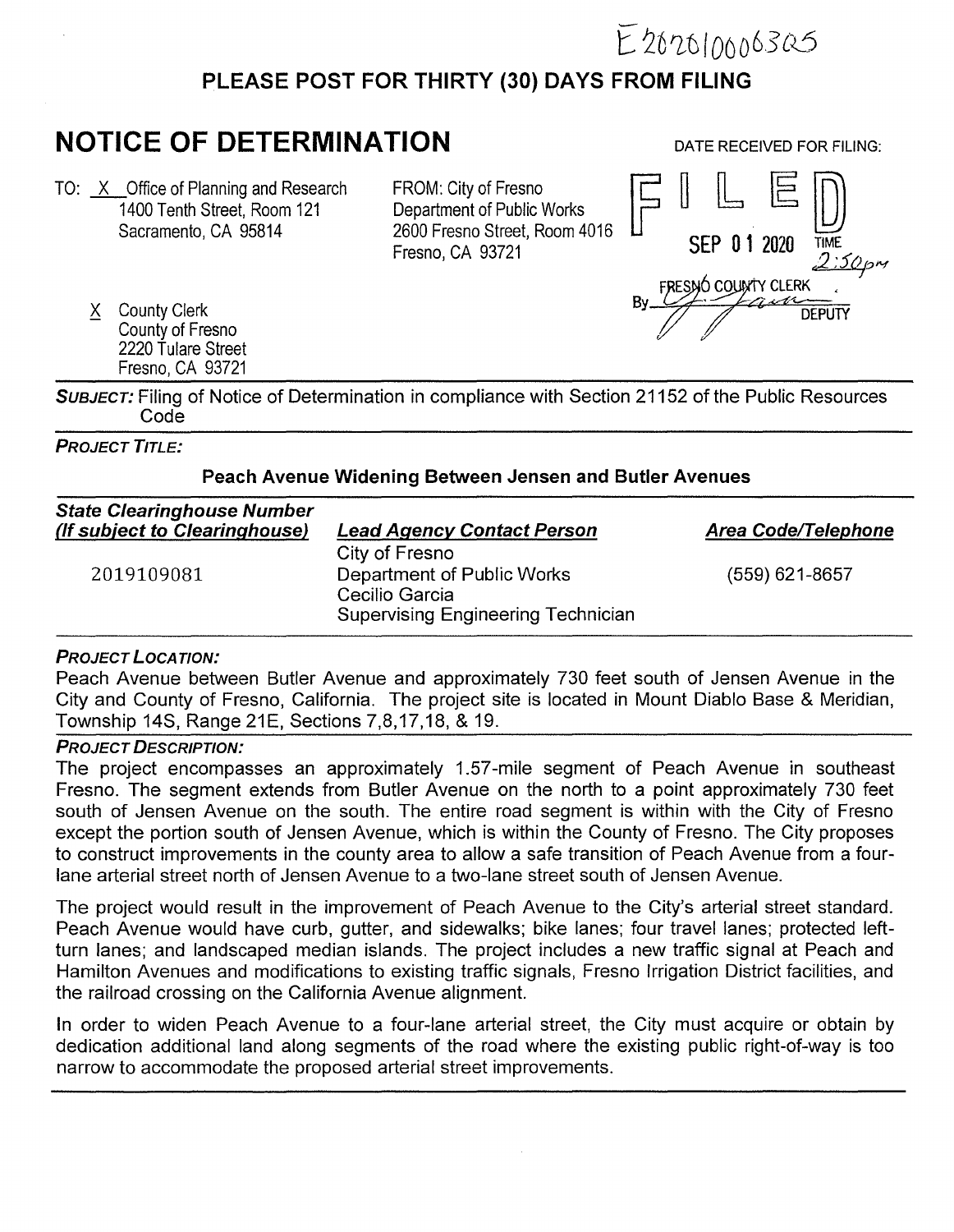This is to advise and certify that the City of Fresno, the Lead Agency, approved the environmental finding and assessment prepared for the above-described project on August 27, 2020. The following determinations have been made regarding this project:

- 1. The project ([ ] will [ **X** ] will not) have a significant effect on the environment.
- 1 An Environmental Impact Report was prepared for this project pursuant to the provisions of CEQA.

[ **X** ] A Mitigated Negative Declaration was prepared for this project pursuant to the provisions of CEQA.

[ ] A determination of project conformity to the Fresno General Plan Master Environmental Impact Report (City of Fresno MEIR No. SCH No. 2012111015) was made. (Fresno County Clerk File No. E201410000345)

- 3. Mitigation measures **([X]** were [ ] were not) made a condition of the approval of the project.
- 4. A statement of Overriding Considerations ([ ] was [X] was not) adopted for this project.
- 5. Findings ([ ] were [X] were not) made pursuant to the provisions of CEQA.

The above-described environmental assessment, together with the full initial study, comments and responses and record of project approval, is available to the general public at the City of Fresno Department of Public Works, 2600 Fresno Street, Room 4016, Fresno, California 93721.

K lim

Randall Morrison Assistant Director City of Fresno Department of Public Works

August 31, 2020 **Date** 

**Governor's Office of Planning & Research** 

Attachment: Project Vicinity Map

Sep 02 2020

## **STATE CLEARING HOUSE**